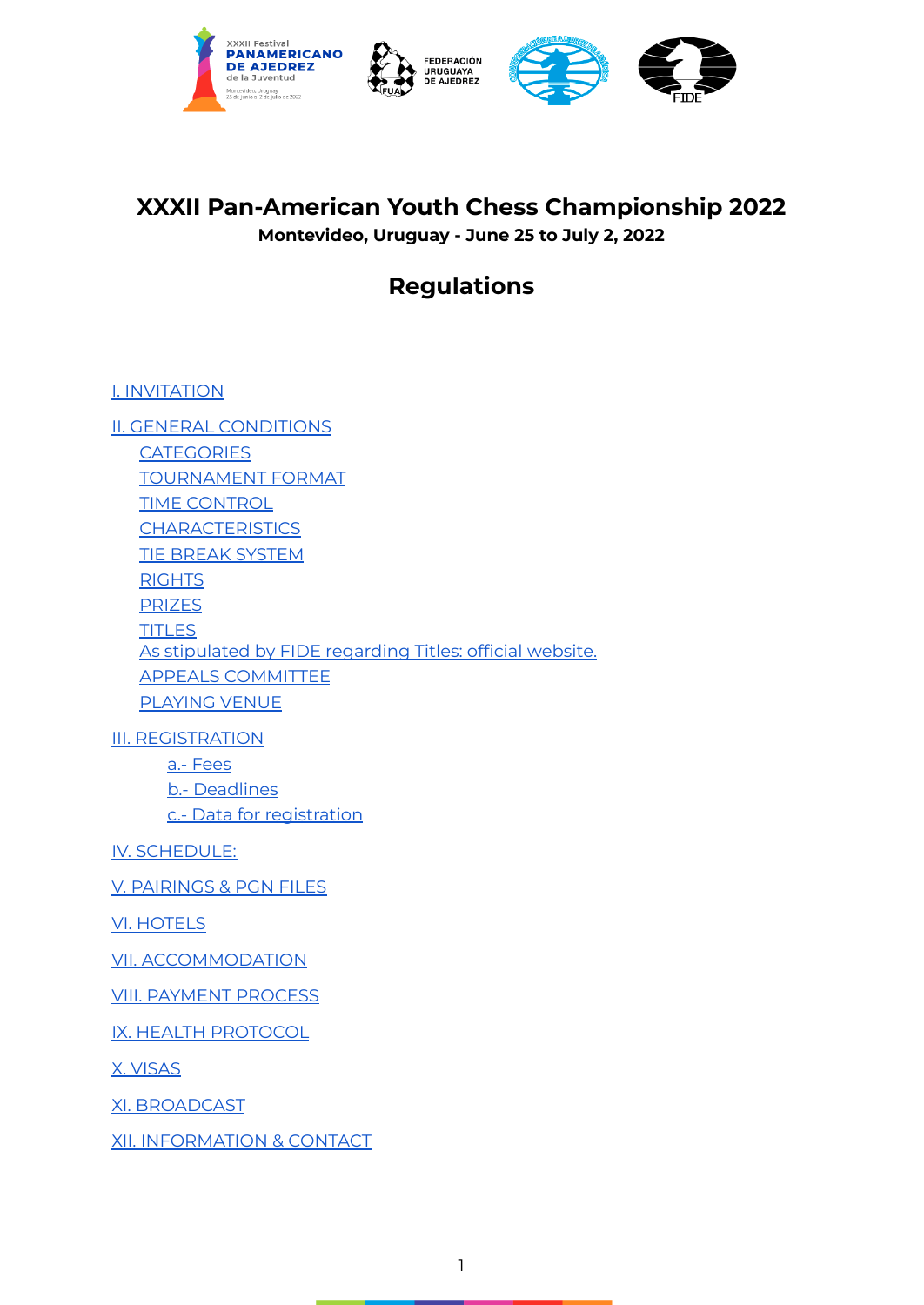

# <span id="page-1-0"></span>**I. INVITATION**

The Confederation of Chess for America (CCA) and the Uruguayan Chess Federation (FUA), are pleased to invite all National Chess Federations of the Americas to the XXXII Pan-American Youth Chess Festival Open and Girls, from June 25 to July 2, 2022 in Montevideo, Uruguay.

Official Website[:](http://www.fuajedrez.org/panamericano2016) [www.fuajedrez.org/panamericano-2022](http://www.fuajedrez.org/panamericano-2022)

# <span id="page-1-1"></span>**II. GENERAL CONDITIONS**

This event will follow the rules and regulations written in this invitation. In case of any omissions, the "Regulations for the Pan-American Youth Chess Championship" will be in effect. These regulations can be found at: REGULATIONS FOR THE [PAN-AMERICAN](http://www.fideamerica.org/files/downloads/Pan%20Youth%20Reg.pdf) YOUTH CHESS FESTIVAL, published on CCA website.

#### <span id="page-1-2"></span>**CATEGORIES**

Absolute & Girls Under 8: Born on or after January 1, 2014 Under 10: Born on or after January 1, 2012 Under 12: Born on or after January 1, 2010 Under 14: Born on or after January 1, 2008 Under 16: Born on or after January 1, 2006 Under 18: Born on or after January 1, 2004

#### <span id="page-1-3"></span>**TOURNAMENT FORMAT**

9 Rounds, Swiss System.

#### <span id="page-1-4"></span>**TIME CONTROL**

The time control shall be 90 minutes with an additional 30 seconds per move from move one.

#### <span id="page-1-5"></span>**CHARACTERISTICS**

Each National Federation may register as many players as they wish. All participants must be endorsed by their FIDE recognized national federations unless CCA President states otherwise.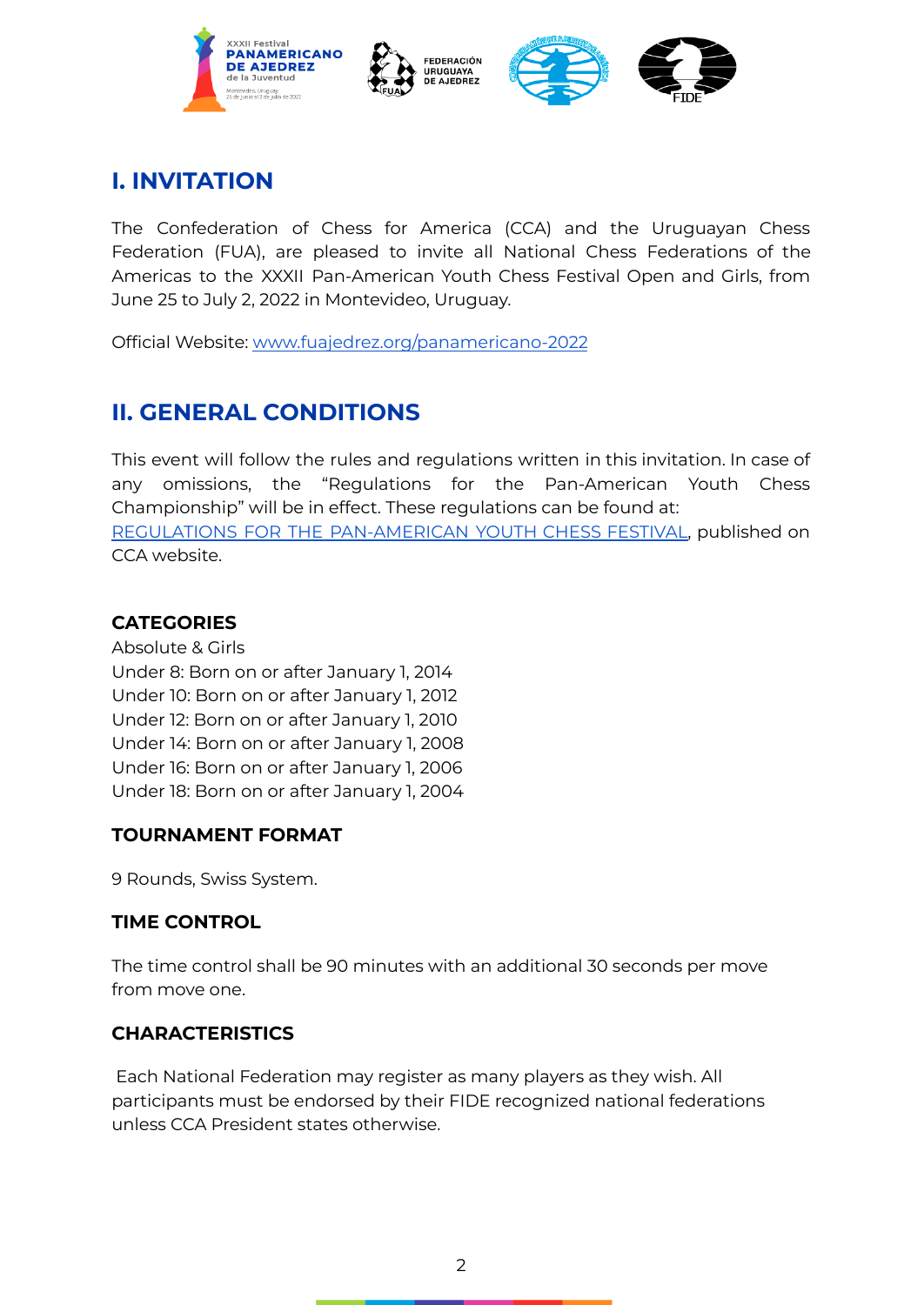







## <span id="page-2-0"></span>**TIE BREAK SYSTEM**

- 1. Direct encounter.
- 2. Buchholz cut 1
- 3. Buchholz
- 4. Most games with black
- 5. Greater number of wins
- 6. Sonneborn Berger
- 7. Drawing of lots

## <span id="page-2-1"></span>**RIGHTS**

- → Each Federation will be provided with accommodation and full board for one player per category and gender from U8 to U18, as well as for a delegate. These participants will be called *Official Players.* The remaining participants will have to cover their own accommodation and meals in the official hotels. These players will be called *Additional Players*.
- ➔ The following will be considered as *Official Players*:
	- ◆ The players who qualified in 1st place in the last edition i.e., XXXI Pan-American Youth Festival.
	- ◆ The players who qualified in 1st place in the Regional Festivals CAC, South and North American.
- → The players who finish in 1<sup>st</sup> place in this edition, will be considered *Official Players* in the next edition, XXXIII Pan-American Youth Chess Championship.
- → Players who finish in 1<sup>st</sup> place, will be considered Official Players in World Youth Chess Festival 2023.

## <span id="page-2-2"></span>**PRIZES**

- → Medals for 1st, 2nd, and 3rd place in each category and gender.
- → Trophies for the countries placed in 1st, 2nd and 3rd place by accumulating points for each category and gender, as follows:

1st. - 3 points 2nd. - 2 points 3rd. - 1 point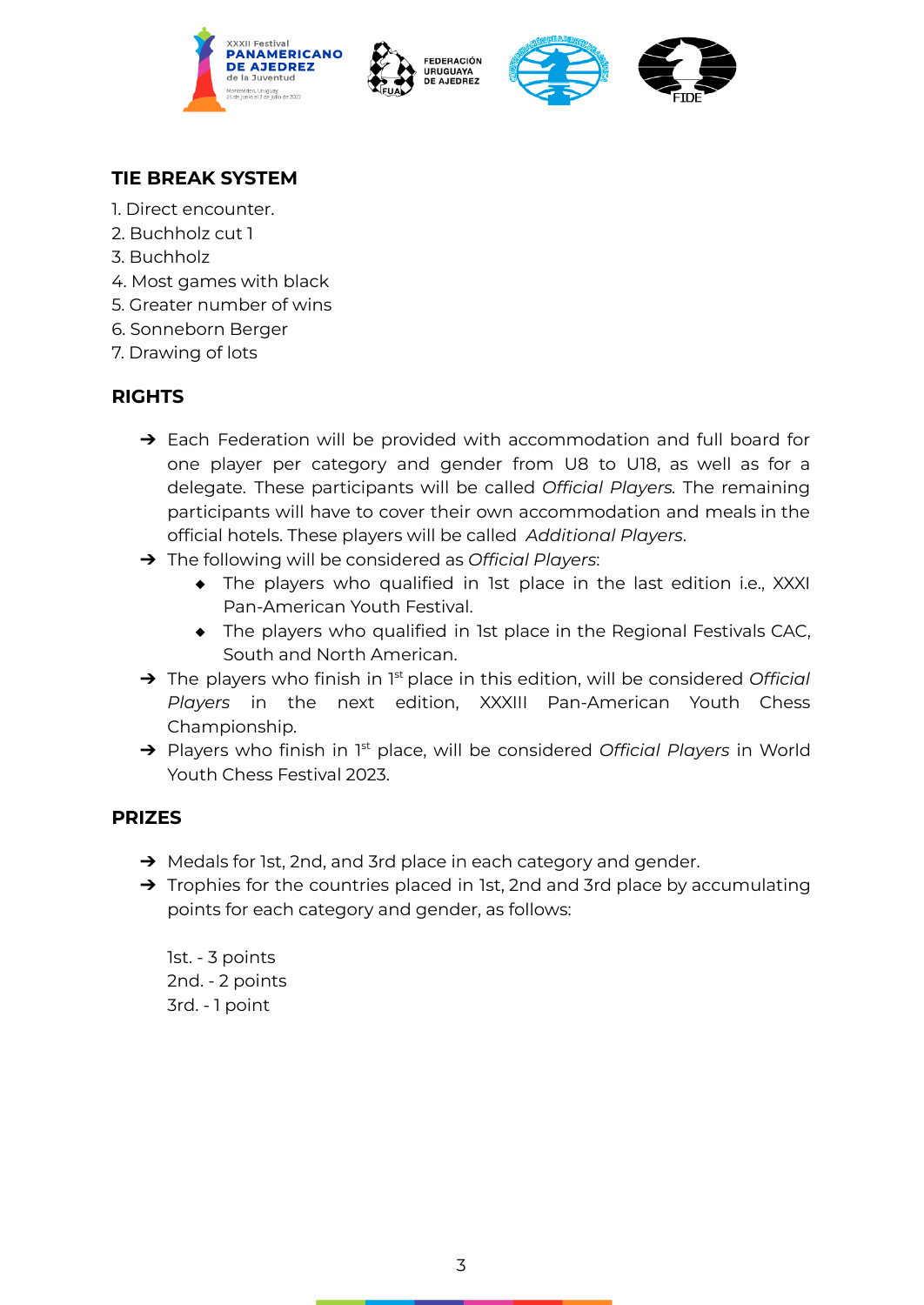







## <span id="page-3-0"></span>**TITLES**

As stipulated by FIDE regarding Titles: [o](http://www.fide.com/component/handbook/?id=173&view=article)fficial [website.](https://handbook.fide.com/chapter/B01DirectTitles2017)

| <b>Open Events</b>              | <b>IM</b>        | <b>FM</b>         | <b>CM</b>         |
|---------------------------------|------------------|-------------------|-------------------|
| Panamerican Youth Gold - title; |                  | Silver & Bronze - |                   |
| U18                             | 1st equal - norm | title             |                   |
| Panamerican Youth Gold - norm   |                  | 1st equal - title | Silver & Bronze - |
| U16                             |                  |                   | title             |
| Panamerican Youth               |                  | Gold - title      | Silver & Bronze - |
| U14; U12                        |                  |                   | title             |
| Panamerican Youth               |                  |                   | Gold Silver &     |
| <b>U10; U8</b>                  |                  |                   | Bronze - title    |
|                                 |                  |                   |                   |
| <b>Female Events</b>            | <b>WIM</b>       | <b>WFM</b>        | <b>WCM</b>        |
| Panamerican Youth Gold – title; |                  | Silver & Bronze - |                   |
| U18                             | 1st equal - norm | title             |                   |
| Panamerican Youth Gold - norm   |                  | 1st equal - title | Silver & Bronze - |
| U16                             |                  |                   | title             |
| Panamerican Youth               |                  | Gold – title      | Silver & Bronze - |
| U14; U12                        |                  |                   | title             |
| Panamerican Youth               |                  |                   | Gold Silver &     |
| <b>U10; U8</b>                  |                  |                   | Bronze - title    |

#### <span id="page-3-1"></span>**APPEALS COMMITTEE**

The appeals committee members will be announced before the first round. It will be composed of 3 members and 2 reserves. Appeals must be submitted, in a written form, to the Chairman of the Appeals Committee within one hour after the round finishes. The appeal must be accompanied by the sum of USD 100. If the appeal succeeds, the sum will be returned to the player who appealed.

#### <span id="page-3-2"></span>**PLAYING VENUE**

Radisson Montevideo Victoria Plaza Hotel (Plaza Independencia 759) - Ballroom.

## <span id="page-3-3"></span>**III. REGISTRATION**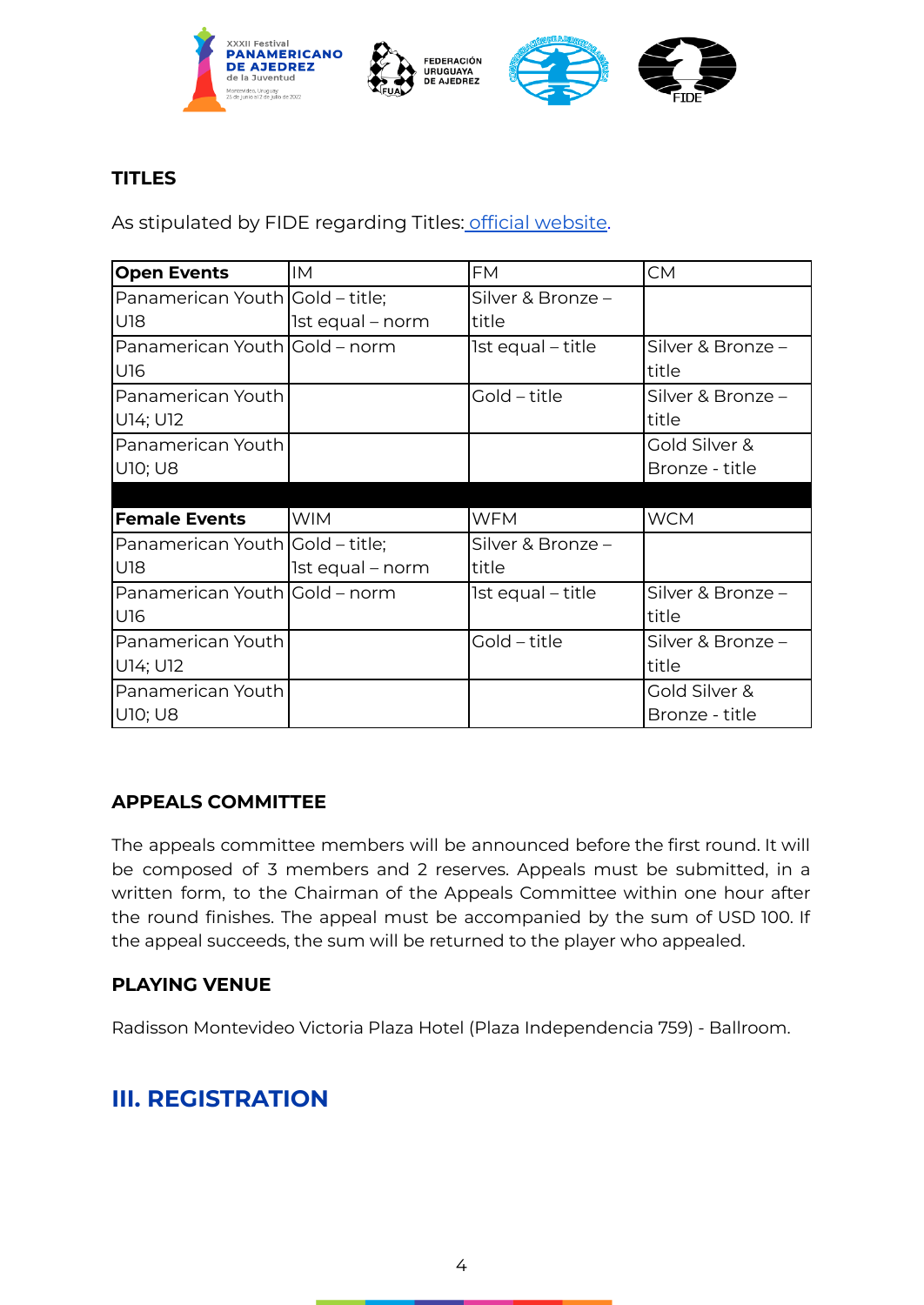







## <span id="page-4-0"></span>**a.- Fees**

All players without exception must pay:

#### **FOR CCA:**

Official Players: USD 75 (seventy five US dollars) Additional Players: USD 100 (one hundred US dollars).

#### **FOR THE ORGANIZER:**

Official Players: USD 75 (seventy five US dollars) Additional Players: USD 100 (one hundred US dollars).

**BADGES:** (official players, additional players, delegates, and accompanying persons): USD 10 (ten US dollars). Without the accreditation nobody will be able to access the playing venue nor the free transport hotel - playing venue.

## **TRANSPORT FROM & TO AIRPORT (optional):**

People who wish transportation from Carrasco International Airport to the official hotels (round trip) during June 24 or 25 and July 2 or 3 must confirm at the moment of the registration. It costs USD 35 (thirty five US dollars).

## <span id="page-4-1"></span>**b.- Deadlines**

Official Players*:* **Saturday, April 30 (included)**. Otherwise, they will be considered Additional players and they will have to cover their costs.

Additional Players and Accompanying persons: **Tuesday, May 31 (included)**, guaranteeing official accommodation.

After this deadline, the organizer could accept late registrations depending on its possibilities. A penalty of USD 100 (one hundred US dollars) per player will be charged in this case.

## <span id="page-4-2"></span>**c.- Data for registration**

Each Federation is responsible for registering their players and the relevant data:

- Full Name
- FIDE ID
- Tournament (Category and Gender)
- Type (Official, Additional, Accompanying person, Delegate, Arbiter, Trainer)
- **Document**
- **Country**
- Transportation from-to airport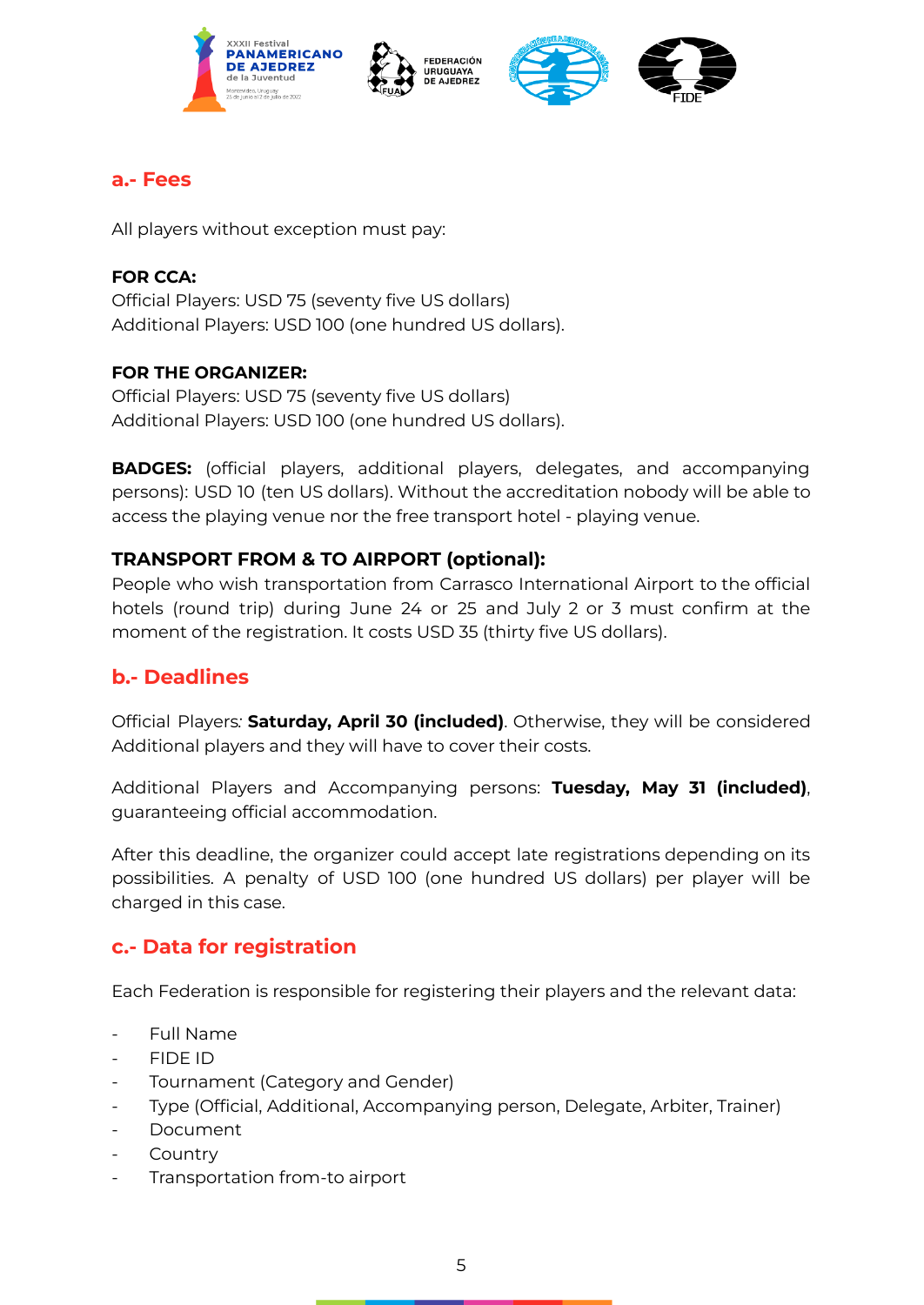







- Arrival and departure times.
- Flight Number
- Extra days
- Room type (double, triple, single)
- Roomate/s
- **Other**

Federations will be provided with a form to be completed.

# <span id="page-5-0"></span>**IV. SCHEDULE:**

| <b>DATE</b>              | <b>ACTIVITY</b>         | <b>TIME</b>             |
|--------------------------|-------------------------|-------------------------|
| <b>June, Saturday 25</b> | <b>Arrival</b>          | 14.00 hs                |
| June, Sunday 26          | <b>Opening Ceremony</b> | 15.00 hs                |
| June, Sunday 26          | <b>Round 1</b>          | 16.00 hs                |
| June, Monday 27          | <b>Round 2</b>          | 09.30 hs                |
|                          | Round 3                 | 17.00 hs                |
| <b>June, Tuesday 28</b>  | Round 4                 | 16.00 hs                |
| June, Wednesday 29       | Round 5                 | 09.30 hs                |
|                          | Round 6                 | 17.00 hs                |
| June, Thursday 30        | <b>Round 7</b>          | 16.00 hs                |
| July, Friday 1           | <b>Round 8</b>          | 16.00 hs                |
| <b>July, Saturday 2</b>  | <b>Round 9</b>          | 09.30 hs                |
|                          | <b>Closing Ceremony</b> | At the end of the round |

# <span id="page-5-1"></span>**V. PAIRINGS & PGN FILES**

Pairings and PGN files will be published on: <https://chess-results.com/tnr618282.aspx?lan=1> at the end of each round.

# <span id="page-5-2"></span>**VI. HOTELS**

Under-age players (less than 18 years old) can´t be lodged without someone responsible for them.

Additional Players and Accompanying Persons must be accommodated in the Official Hotels due to the health protocols of the event.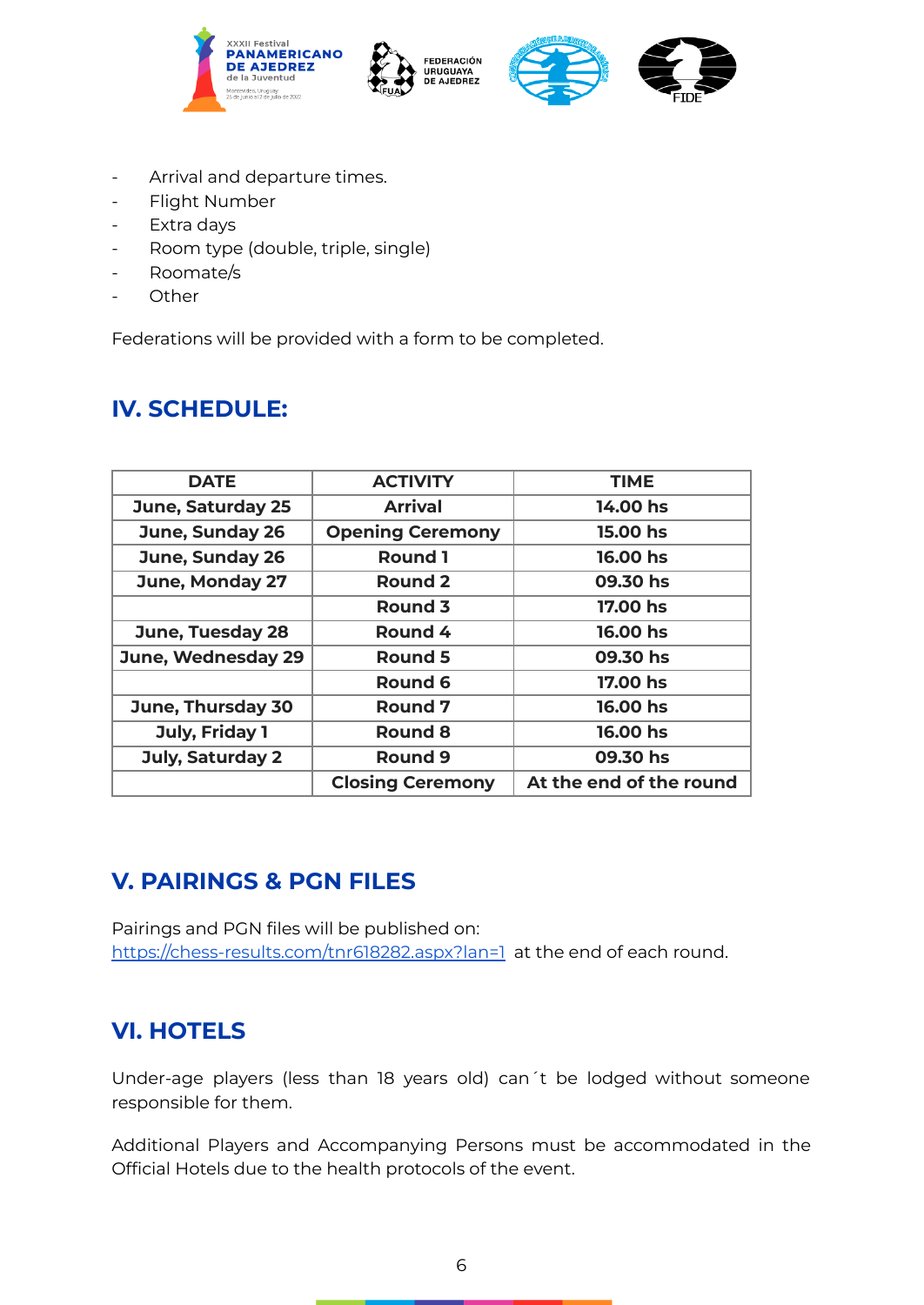

**IMPORTANT:** All players must bring an authorization from their parents stating who will be the person responsible for them in Uruguay.

**It is mandatory for everyone to have travel insurance for any eventuality.**

# <span id="page-6-0"></span>**VII. ACCOMMODATION**

**COSTS PER PERSON:** All prices are in **USD (US dollars)**

## **Cost until April, 8th 2022**

Paying **the full amount** by bank transfer **before Friday, April 8th 2022**

|                                   | <b>Rooms</b> |                             |     |
|-----------------------------------|--------------|-----------------------------|-----|
| Until April, 8th                  |              | <b>Single Double Triple</b> |     |
| <b>Radisson Montevideo</b>        | 1050         | 770                         | 650 |
| <b>Regency Way Official Hotel</b> | 810          | 590                         | 500 |

## **Cost until May, 6th 2022**

Paying **50%** by bank transfer **before Friday, May 6th 2022** and **50%** by credit card **when arriving at the hotel in Montevideo.**

|                                   | Rooms |                      |     |
|-----------------------------------|-------|----------------------|-----|
| Until May, 6th                    |       | Single Double Triple |     |
| <b>Radisson Montevideo</b>        | 1150  | 850                  | 715 |
| <b>Regency Way Official Hotel</b> | 890   | 650                  | 550 |

**Cost until May, 31st 2022**

Paying **50%** by bank transfer **before Tuesday, May 31st 2022** and **50%** by credit card **when arriving at the hotel in Montevideo.**

|                                   | Rooms |                      |     |
|-----------------------------------|-------|----------------------|-----|
| Until May, 31st                   |       | Single Double Triple |     |
| <b>Radisson Montevideo</b>        | 1270  | 930                  | 790 |
| <b>Regency Way Official Hotel</b> | 980   | 710                  | 600 |

**\***Includes: Full board and lodging from dinner on June 25 to lunch on July 2.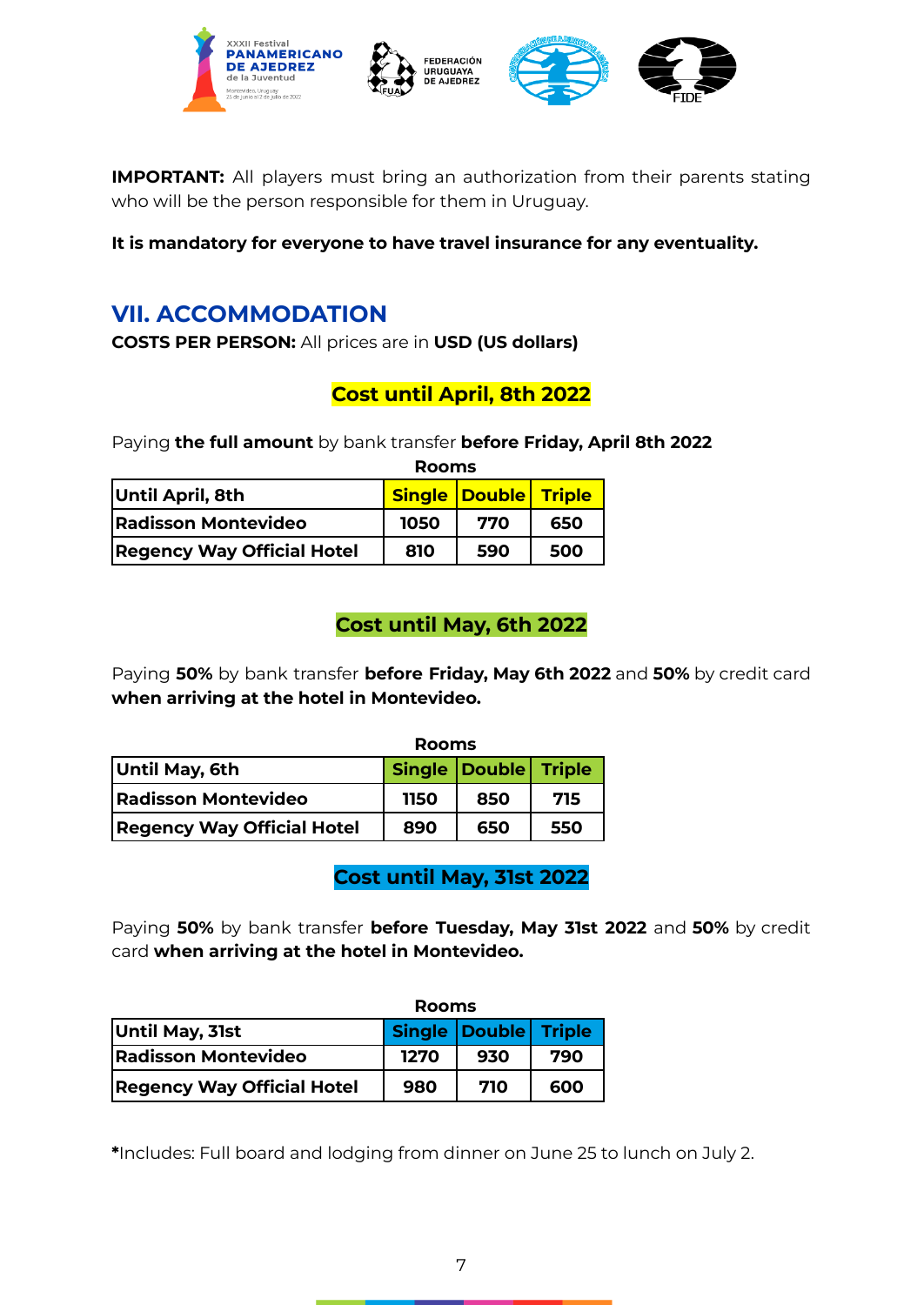





**\*\***Official players and delegates of each Federation will be lodged in Regency Way Hotel on a double room basis. If they wish to be lodged in Radisson Montevideo Plaza Hotel, they must pay the difference.

**\*\*\***Official players and delegates who wish to stay in a single room must pay the difference.

**\*\*\*\***Extra nights:

#### **Five Stars Hotel - Radisson [Montevideo](https://www.radissonvictoriaplaza.com.uy/home) Hotel**

Extra night (June 24 or July 2) USD 70 per night per person on a double room basis with breakfast included.

#### **Four Stars Hotel - Hotel [Regency](https://www.regencyway.com.uy/) Way**

Extra night (June 24 or July 2) USD 40 per night per person on a double room basis with breakfast included.

**\*\*\*\*\***The organizer will provide transfers (hotel-playing venue-hotel) at the moment of the rounds free of charge.

## <span id="page-7-0"></span>**VIII. PAYMENT PROCESS**

- 1) The National Federations must inform the Organizer through the official email [panam2022youth@fuajedrez.org](mailto:panam2022youth@fuajedrez.org) the data previously requested (see **III. REGISTRATION & VII. ACCOMMODATION**).
- 2) Once this information is received, the Organizer will send the corresponding invoices to the Federations.
- 3) Then, the National Federations will make the necessary bank transfer**\***.
- 4) Finally, the National Federations will send the vouchers of the bank transfers to the official email [panam2022youth@fuajedrez.org.](mailto:panam2022youth@fuajedrez.org)

**\***All bank transfer fees must be paid by the sender (USD 35).

# <span id="page-7-1"></span>**IX. HEALTH PROTOCOL**

Health Protocols of the Uruguayan Ministry for Public Health valid on the date of the event will be enforced.